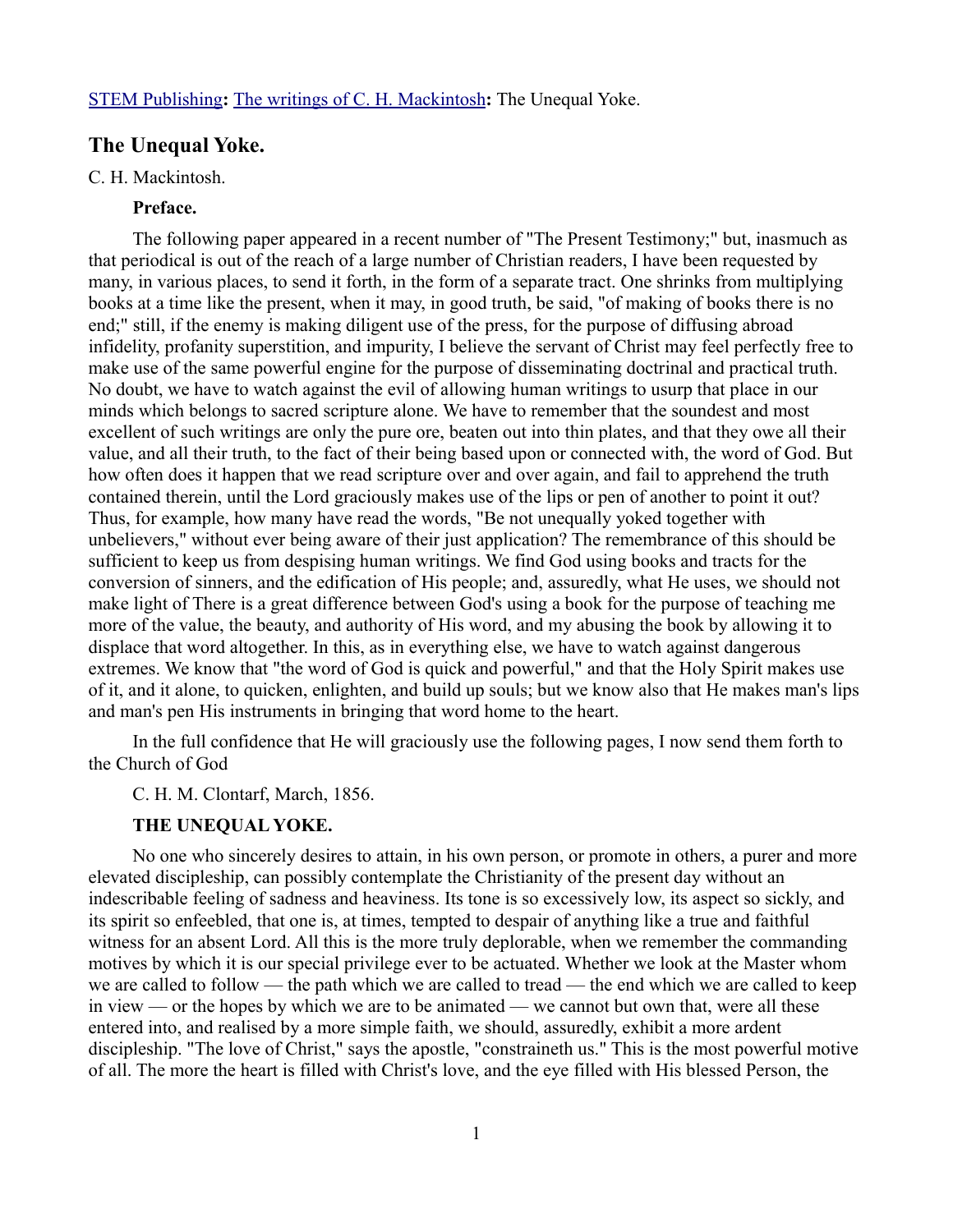more closely shall we seek to follow in His heavenly track. His footmarks can only be discovered by "a single eye;" and unless the will is broken, the flesh mortified, and the body kept under, we shall utterly fail in our discipleship, and make shipwreck of faith and a good conscience.

Let not my reader misunderstand me. It is not, here, by any means, a question of personal salvation. It is quite another thing. Nothing can be more basely selfish than, having received salvation as the fruit of Christ's agony and bloody sweat, His cross and passion, to keep at as great a distance from His sacred Person as we can, without forfeiting our personal safety. This is, even in the judgement of nature, deemed a character of selfishness worthy of unmingled contempt; but when exhibited by one who professes to owe his present and his everlasting all to a rejected, crucified, risen, and absent Master, no language can express its moral baseness. "Provided I escape hell-fire, it makes little matter as to discipleship." Reader, do you not, in your inmost soul, abhor this sentiment? If so, then earnestly seek to flee from it, to the very opposite point of the compass; and let your truthful language be: "Provided that blessed Master is glorified, it makes little matter, comparatively, about my personal safety." Would to God that this were the sincere utterance of many hearts in this day, when, alas it may be too truly said that, "all seek their own, not the things which are Jesus Christ's." (Phil. 2: 21) Would that the Holy Ghost would raise up, by His own resistless power, and send forth by His own heavenly energy, a band of separated and consecrated followers of the Lamb, each one bound, by the cords of love, to the horns of the altar — a company, like Gideon's three hundred of old, able to confide in God, and deny the flesh. How the heart longs for this! How the spirit, bowed down at times beneath the chilling and withering influence of a cold and uninfluential profession, earnestly breathes after a more vigorous and whole-hearted testimony for that One, who emptied Himself, and laid aside his glory, in order that we, through His precious bloodshedding, might be raised to companionship with Him in eternal blessedness.

Now, amongst the numerous hindrances to this thorough consecration of heart to Christ which I earnestly desire for myself and my reader, "the unequal yoke" will be found to occupy a very prominent place indeed. "Be ye not unequally yoked together [*eterozugountes*] with unbelievers: for what partnership [*metoch*] hath righteousness with unrighteousness [or rather lawlessness — *anomia*]? and what communion [*koinonia*] hath light with darkness? And what concord hath Christ with Belial? or what part hath a believer with an unbeliever [*apistou*] And what agreement hath the temple of God with idols? for ye are the temple of the living God; as God hath said, I will dwell in them, and walk in them; and I will be their God, and they shall be my people. Wherefore come out from among them, and be ye separate, saith the Lord, and touch not the unclean thing; and I will receive you, and will be a Father unto you, and ye shall be my sons and daughters, saith the Lord Almighty." 2 Cor. 6: 14-18.

Under the Mosaic economy, we learn the same moral principle. "Thou shalt not sow thy vineyard with divers seeds: lest the fruit of thy seed which thou hast sown, and the fruit of thy vineyard, be defiled. Thou shalt not plough with an ox and an ass together. Thou shalt not wear a garment of divers sorts, as of woollen and linen together." Deut. 22: 9-11; Lev. 19: 19.

These scriptures will suffice to set forth the moral evil of an unequal yoke. It may, with full confidence be asserted that no one can be an unshackled follower of Christ who is, in any way, "unequally yoked." He may be a saved person, he may be a true child of God — a sincere believer, but he cannot be a thorough disciple; and not only so, but there is a positive hindrance to the full manifestation of that which he may really be, notwithstanding his unequal yoke. "Come out . . . and I will receive you . . . and ye shall be my sons and daughters, saith the Lord Almighty." That is to say, "Get your neck out of the unequal yoke, and I will receive you, and there shall be the full, public, practical manifestation of your relationship with the Lord Almighty." The idea, here, is evidently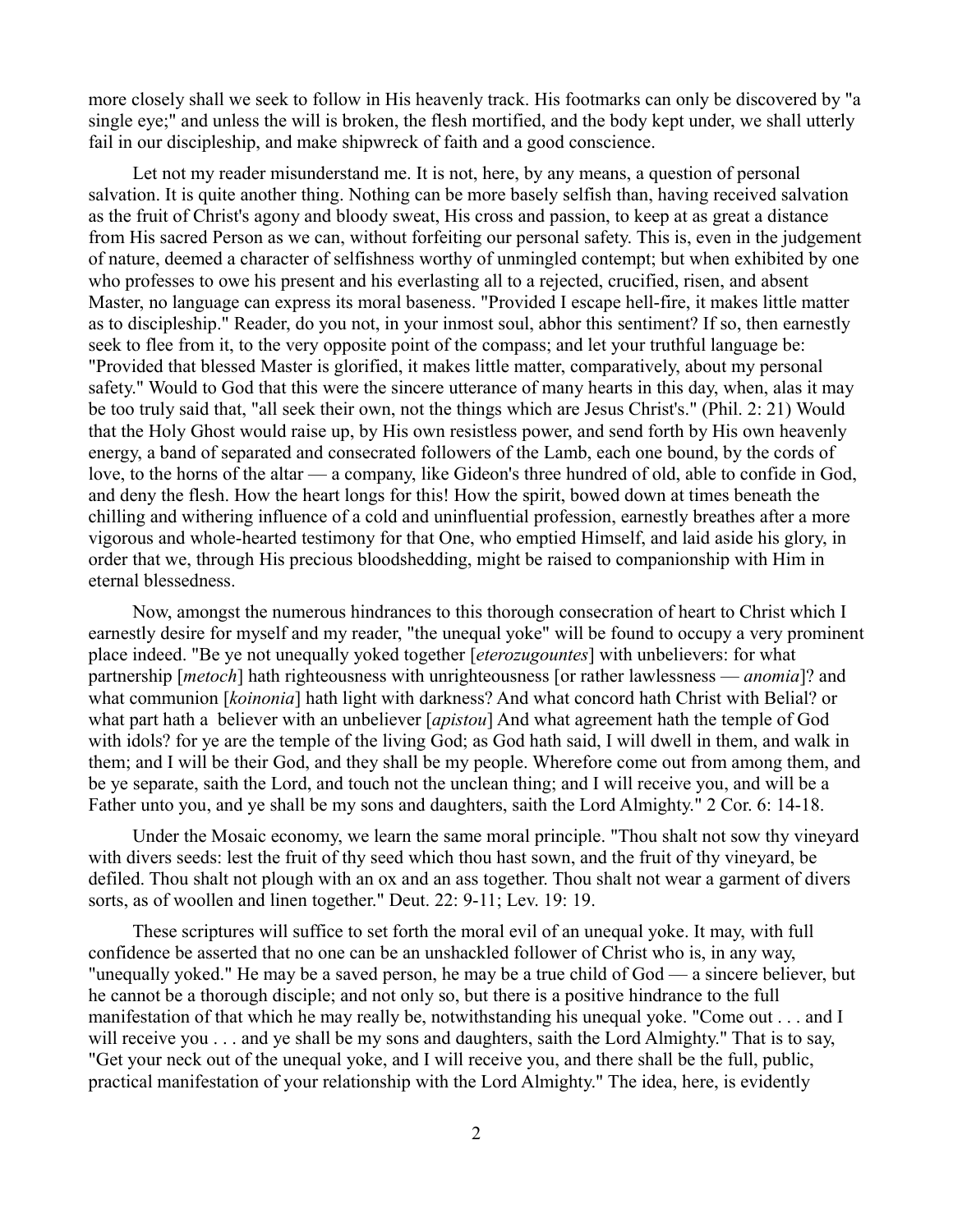different from that set forth in James: "Of his own will begat he us, by the word of truth." And also in Peter, "Being born again, not of corruptible seed, but of incorruptible, by the word of God which liveth and abideth for ever." And, again, in 1 John: "Behold what manner of love the Father hath bestowed on us, that we should be called the sons of God." So also, in John's gospel, "But as many as received him, to them gave he power to become the sons of God, even to them that believe on his name; which were born, not of blood, nor of the will of the flesh, nor of the will of. man, but of God." In all these passages, the relationship of sons is founded upon the divine counsel and the divine operation, and is not set before us as the consequence of any acting of ours; whereas, in 2 Corinthians 6, it is put as the result of our getting out of the unequal yoke. In other words, it is entirely a practical question.

Thus, in Matthew 5, we read, "But I say unto you, love your enemies, bless them that curse you, do good to them that hate you, and pray for them which despitefully use you, and persecute you; in order that [*hupos*] ye may be the sons of your Father which is in heaven; because he causeth his sun to rise upon the evil and the good, and sendeth rain upon the just and the unjust." Here, too, it is the practical establishment and public declaration of the relationship, and its moral influence. It becomes the sons of such a Father to act in such a way. In short, we have the abstract position or relationship of sons founded upon God's sovereign will and operation; and we have the moral character consequent upon and flowing out of this relationship which affords just ground for God's public acknowledgment thereof. God cannot fully and publicly own those who are unequally yoked together with unbelievers, for, were He to do so, it would be an acknowledgment of the unequal yoke. He cannot acknowledge "darkness," "unrighteousness," "Belial," "idols," and "an infidel." How could He! Hence, if I yoke myself with any of these, I am morally and publicly identified with them, and not with God at all. I have put myself into a position which God cannot own, and, as a consequence, He cannot own me; but if I withdraw myself from that position — if I "come out and be separate" — if I take my neck out of the unequal yoke — then, but not until then, can I be publicly and fully received and owned as a "son or daughter of the Lord Almighty."

This is a solemn and searching principle for all who feel that they have unhappily gotten themselves into such a yoke. They are not walking as disciples, nor are they publicly or morally on the ground of sons. God cannot own them. Their secret relationship is not the point; but they have put themselves thoroughly off God's ground. They have foolishly thrust their neck into a yoke which, inasmuch as it is not Christ's yoke, must be Belial's yoke; and until they cast off that yoke, God cannot own them as His sons and daughters. God's grace, no doubt, is infinite, and can meet us in all our failure and weakness; but if our souls aspire after a higher order of discipleship, we must at once cast off the unequal yoke, cost what it may; that is, if it can be cast off; but, if it cannot, we must only bow our heads beneath the shame and sorrow thereof, looking to God for full deliverance.

Now, there are four distinct phases in which "the unequal yoke" may be contemplated, viz., the domestic, the commercial, the religious, and the philanthropic. Some may be disposed to confine 2 Corinthians 6: 14 to the first of these; but the apostle does not so confine it. The words are "Be not unequally yoked together with unbelievers." He does not specify the character or object of the yoke, and therefore we are warranted in giving the passage its widest application, by bringing its edge to bear directly upon every phase of the unequal yoke; and we shall see the importance of so doing, ere we close these remarks, if the Lord permit.

1. And first, then, let us consider the domestic or marriage yoke. What pen can portray the mental anguish, the moral misery, together with the ruinous consequences, as to spiritual life and testimony, flowing from a Christian's marriage with an unconverted person? I suppose nothing can be more deplorable than the condition of one who discovers, when it is too late, that he has linked himself for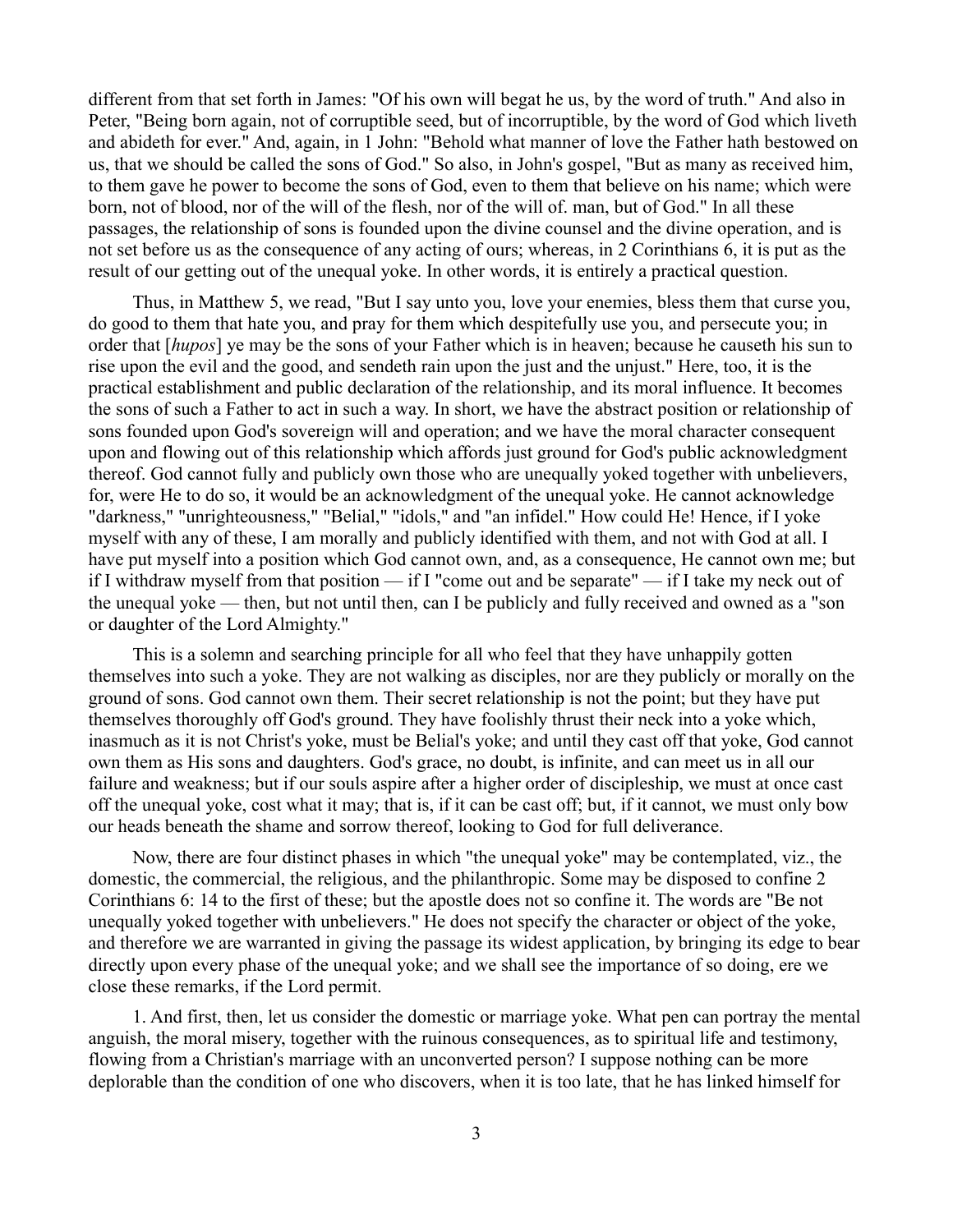life with one who cannot have a single thought or feeling in common with him. One desires to serve Christ; the other can only serve the devil: one breathes after the things of God the other sighs for the things of this present world the one earnestly seeks to mortify the flesh, with all its affections and desires; the other only seeks to minister to and gratify these very things. Like a sheep and a goat linked together, the sheep longs to feed on the green pasture in the field, while, on the other hand, the goat craves the brambles which grow in the ditch. The sad consequence is that both are starved. One will not feed on the pasture, and the other cannot feed upon the brambles, and thus neither gets what his nature craves, unless the goat, by superior strength, succeeds in forcing his unequally yoked companion to remain amongst the brambles, there to languish and die.

The moral of this is plain enough; and, moreover, it is, alas! of but too common occurrence. The goat generally succeeds in gaining his end. The worldly partner carries his or her point, in almost every instance. It will be found, almost without exception, that in cases of the unequal marriage yoke, the poor Christian is the sufferer, as is evidenced by the bitter fruits of a bad conscience, a depressed heart a gloomy spirit, and a desponding mind. A heavy price, surely, to pay for the gratification of some natural affection, or the attainment, it may be, of some paltry worldly advantage. In fact, a marriage of this kind is the death-knell of practical Christianity, and of progress in the divine life. It is morally impossible that any one can be an unfettered disciple of Christ with his neck in the marriage yoke with an unbeliever.

As well might a racer in the Olympic or Isthmian games have expected to gain the crown of victory by attaching a heavy weight or a dead body to his person. It is enough, surely, to have one dead body to sustain, without attaching another. There never was a true Christian yet who did not find that he had abundant work to do in endeavouring to grapple with the evils of *one* heart, without going to burden himself with the evils of two; and, without doubt, the man who, foolishly and disobediently, marries an unconverted woman; or the woman who marries an unconverted man, is burdened with the combined evils of two hearts; and who is sufficient for these things? One can most fully count upon the grace of Christ for the subjugation of his own evil nature; but he certainly cannot count, in the same way, upon that grace in reference to the evil nature of his unequal yoke-fellow. If he have yoked himself ignorantly, the Lord will meet him personally, on the ground of full confession, with entire restoration of soul, but in the matter of his discipleship, he will never recover it.

Paul could say, "I keep under my body, and bring it into subjection; lest by any means, when I have preached to others, I myself should be disapproved of." And he said this, too, in immediate connection with "striving for the mastery." "Know ye not that they which run in a race, run all, but one obtaineth the prize? So run that ye may obtain. And every one that striveth for the mastery is temperate [self-controlled] in all things: now they do it to obtain a corruptible crown, but we an incorruptible. I therefore so run, not as uncertainly; so fight I, not as one that beateth the air," &c. 1 Cor. 9: 24-27.

Here, it is not a question of life or salvation, but simply one of "running in a race," and "so running that we obtain," not life, but "an incorruptible crown." The fact of being called to run assumes the possession of life, for no one would call upon dead men to run in a race. I have got life, evidently, before I begin to run at all, and, hence, though I should fail in the race, I do not lose my life, but only the crown, for this and not that was the object proposed to be run for. We are not called to run for life, inasmuch as we get that, not by running, but "by faith of Jesus Christ," who by His death has purchased life for us, and implants it in us, by the mighty energy of the Holy Ghost. Now, this life, being the life of a risen Christ, is eternal, for He is the eternal Son; as He says Himself, in His address to the Father, in John 17, "Thou hast given him power over all flesh, that he should give *eternal life* to as many as thou hast given him." This life is not conditional. He does not *give* us life, as sinners, and then set us to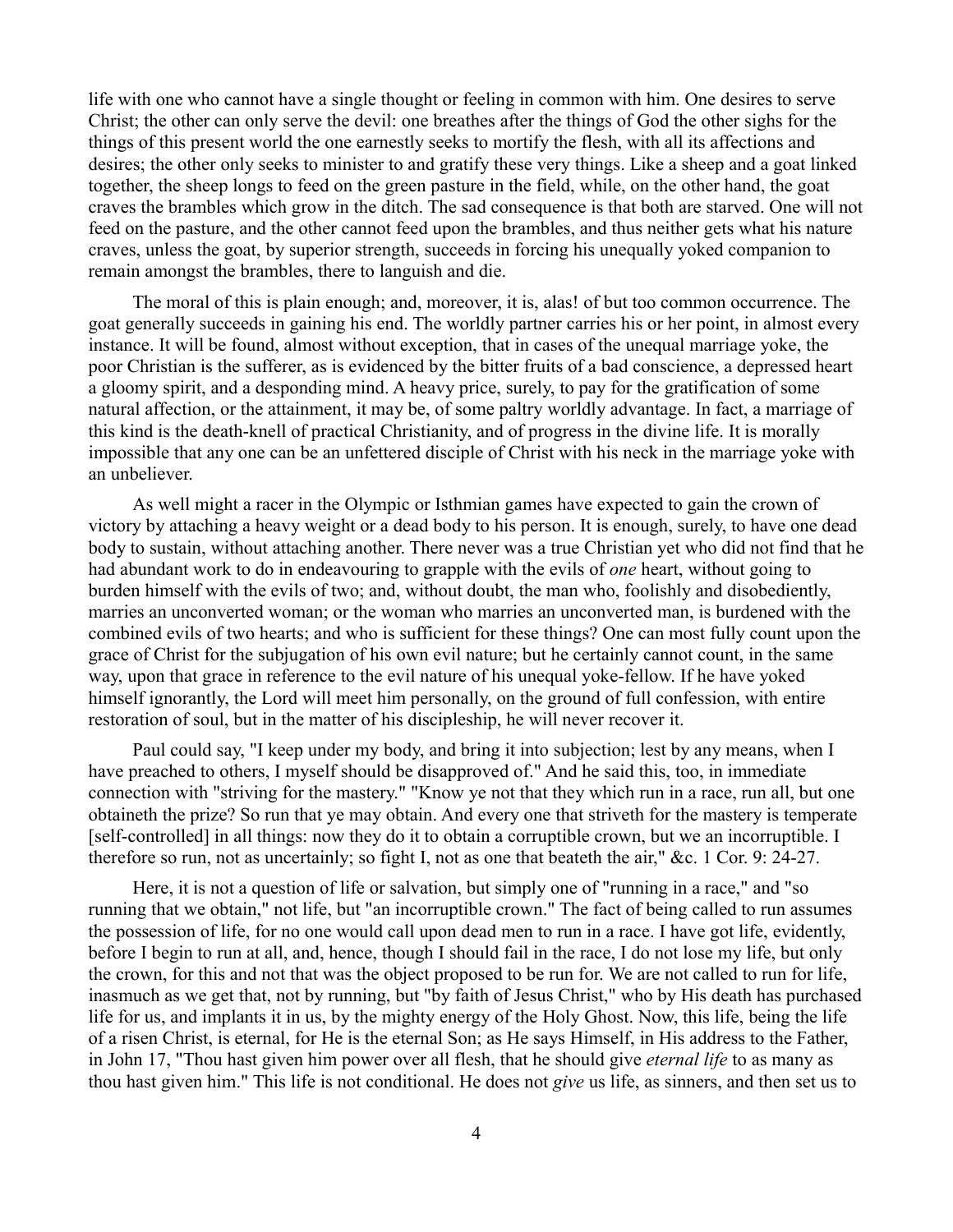run for it as saints, with the gloomy foreboding, that we may lose the precious boon by failing in the race. This would be to "run *uncertainly*," as many alas! are trying to do, who profess to have entered upon the course, and yet know not whether they have life or not. Such persons are running for life, and not for a crown; but God does not set up life at the goal, as the reward of victory, but *gives* it at the starting post, as the power by which we run. The power to run, and the object of running, are two very different things; yet they are constantly confounded by persons who are ignorant of the glorious gospel of the grace of God, in which Christ is set forth as the life and righteousness of all who believe on His name; and all this, moreover, as the free gift of God, and not as the reward of our running.

Now, in considering the terribly evil consequences of the unequal marriage yoke, it is mainly as bearing upon our discipleship that we are looking at them. I say, mainly, because our entire character and experience are deeply affected thereby. I very much question if any one can give a more effectual blow to his prosperity in the divine life, than by assuming an unequal yoke. Indeed, the very fact of so doing proves that spiritual decline has already set in, with most alarming symptoms; but as to his discipleship and testimony, the lamp thereof may be regarded as all but gone out; or if it does give an occasional faint glimmer, it only serves to make manifest the awful gloom of his unhappy position, and the appalling consequences of being "unequally yoked together with an unbeliever."

Thus much as to the question of the unequal yoke, in its influence upon the life, the character, the testimony, and the discipleship, of a child of God. I would now say a word as to its moral effect, as exhibited in the domestic circle. Here, too, the consequences are truly melancholy. Nor could they possibly be otherwise. Two persons have come together in the closest and most intimate relationship, with tastes, habits, feelings, desires, tendencies, and objects diametrically opposite. They have nothing in common; so that, in every movement, they can but grate one against the other. The unbeliever cannot, in *reality*, go with the believer; and if there should, through excessive amiability, or downright hypocrisy, be a show of acquiescence, what is it worth in the sight of the Lord, who judges the true state of the heart in reference to Himself? But little indeed; yea, it is worse than worthless. Then, again, if the believer should, unhappily go in any measure with his unequal yoke-fellow, it can only be at the expense of his discipleship, and the consequence is, a condemning conscience in the sight of the Lord; and this, again, leads to heaviness of spirit, and, it may be, sourness of temper, in the domestic circlet so that the grace of the gospel is, by no means commended, and the unbeliever is not attracted or won. Thus it is, in every way, most sorrowful. It is dishonouring to God, destructive of spiritual prosperity, utterly subversive of discipleship and testimony, and entirely hostile to domestic peace and blessing. It produces estrangement, coldness, distance, and misunderstanding; or, if it does not produce these, it will, doubtless, lead, on the part of the Christian, to a forfeiture of his discipleship and his good conscience, both of which he may be tempted to offer as a sacrifice upon the altar of domestic peace. Thus, whatever way we look at it, an unequal yoke must lead to the most deplorable consequences.

Then, as to its effect upon children, it is equally sad. These are almost sure to flow in the current with the unconverted parent. "Their children spoke half in the speech of Ashdod, and could not speak in the Jews' language, but according to the language of each people." There can be no union of heart in the training of the children; no joint and mutual confidence in reference to them. One desires to bring them up in the nurture and admonition of the Lord; the other desires to bring them up in the principles of the world, the flesh, and the devil: and as all the sympathies of the children, as they grow up, are likely to be ranged on the side of the latter, it is easy to see how it will end. In short, it is an unseemly, unscriptural, and vain effort to plough with an "unequal yoke," or to "sow the ground with mingled seed;" and all must end in sorrow and confusion.

{There are many cases in which one finds persons united, who, though they cannot exactly be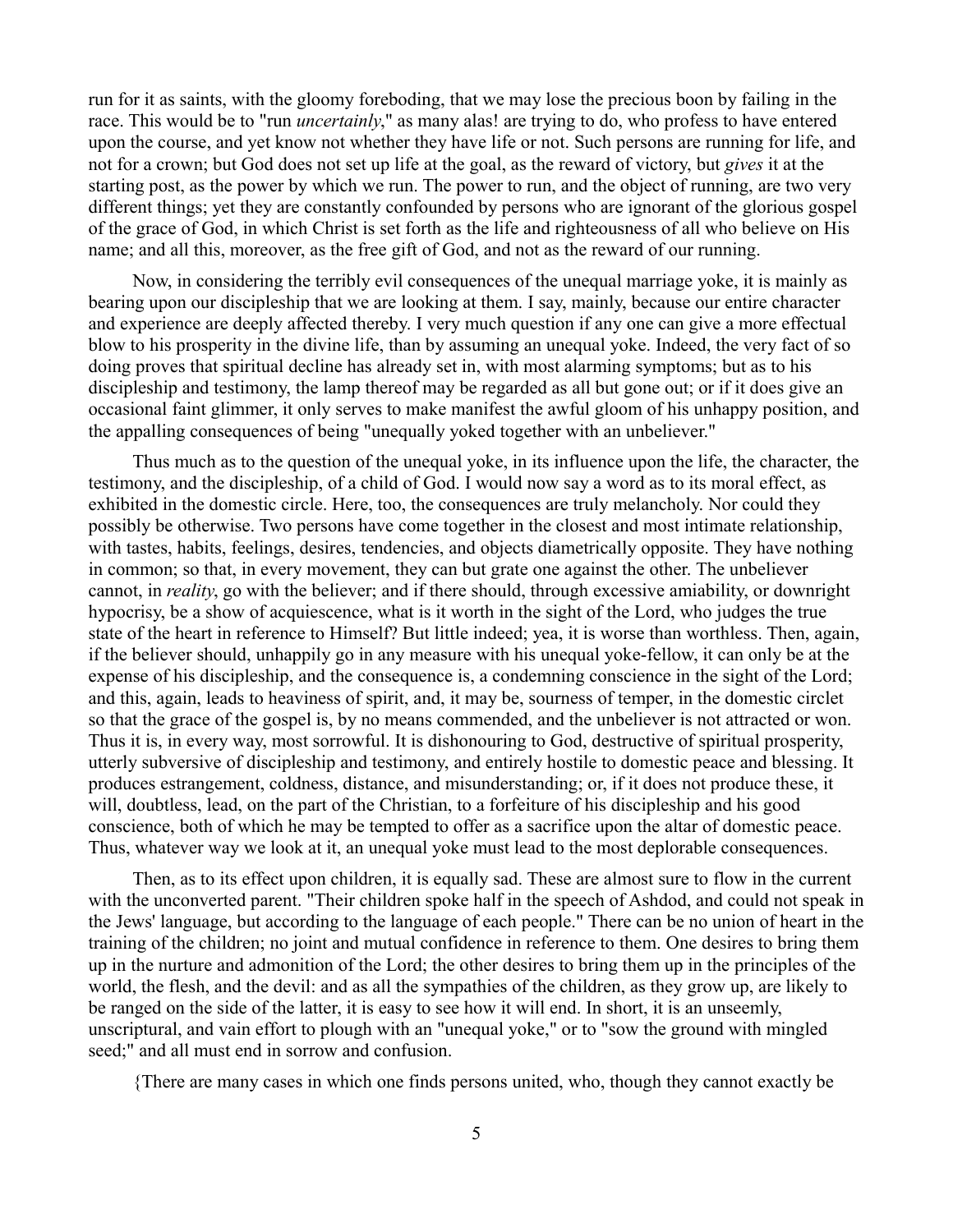said to be "unequally yoked," are, to say the least, very badly matched. Their tempers, tastes, habits, and views, are totally different; and so different, that instead of maintaining a desirable balance (which opposite tempers, it properly arranged, might do), they keep up a perpetual jar, to the sad derangement of the domestic circle, and the dishonour of the Lord's name. All this might be very much obviated if Christians would only wait upon God, and make His glory more their object than personal interest or affection.}

I shall, ere turning from this branch of our subject, offer a remark as to the reasons which generally actuate Christians in the matter of entering into the unequal marriage yoke. We all know, alas! how easily the poor heart persuades itself of the rightness of any step which it desires to take, and how the devil furnishes plausible arguments to convince us of its rightness — arguments which the moral condition of the soul causes us to regard as clear, forcible, and satisfactory. The very fact of our thinking of such a thing, proves our unfitness to weigh, with a well-balanced mind and spirituallyadjusted conscience, the solemn consequences of such a step. If the eye were single (that is, if we were governed but by one object, namely, the glory and honour of the Lord Jesus Christ) we should never entertain the idea of putting our necks into an unequal yoke; and, consequently, we should have no difficulty or perplexity about the matter. A racer, whose eye was resting on the crown, would not be troubled with any perplexity as to whether he ought to stop and tie a hundred-weight round his neck. Such a thought would never cross his mind: and not only so, but a thorough racer would have a distinct and almost intuitive perception of everything which would be likely to prove a hindrance to him in running the race; and, of course, with such a one, to perceive would be to reject with decision.

{It is important for the Christian to bear in mind the words of our Lord Jesus Christ, "If thine eye be single, thy whole body shall be full of light." whenever I am in perplexity as to my path, I have reason to suspect that my eye is not single; for assuredly, perplexity is not compatible with a "body full of light." we frequently go to pray for guidance in matters with which, if the eye were single, and the will subject, we would have nothing whatever to do, and hence we should have no need to pray about them. To pray about aught concerning which the word of God is plain marks the activity of a rebellious will. As a recent writer has well remarked, "we sometimes Seek God's will, desiring to know how to act in circumstances *in which it is not His wilt that we should be found at all*; if conscience were in real healthful activity, if first effect would he to make us quit them. It is our own will which sets us there, and we would like, nevertheless, to enjoy the consolation of God's direction in a path which ourselves have chosen. such is a very common case. Be assured that, if we are near enough to God, we shall have no trouble to know His will.... However, 'if thine eye be single, thy whole body shall be full of light — ' whence it is certain that if the whole body is not full of light, the eye is not single. You will say, That is poor consolation. I answer, "It is a rich consolation for those whose sole desire is to have the eye single and to *walk with God*." [See an admirable article in "The Present Testimony," January 1856. entitled, "How to know the Will of the Father." I cannot too highly recommend this paper to the attention of the Christian reader, it is deeply practical]}

Now, were it thus with Christians, in the matter of unscriptural marriage, it would save them a world of sorrow and perplexity; but it is not thus. The heart gets out of communion, and is morally incompetent to "try the things that differ;" and when in this condition, the devil gains an easy conquest, and speedy success in his wicked effort to induce the believer to yoke himself with "Belial" — with "unrighteousness" — with "darkness" — with "an infidel." When the soul is in full communion with God, it is entirely subject to His word; it sees things as He sees them, calls them what He calls them, and not what the devil or his own carnal heart would call them. In this way, the believer escapes the ensnaring influence of a deception which is very frequently brought to bear upon him in this matter,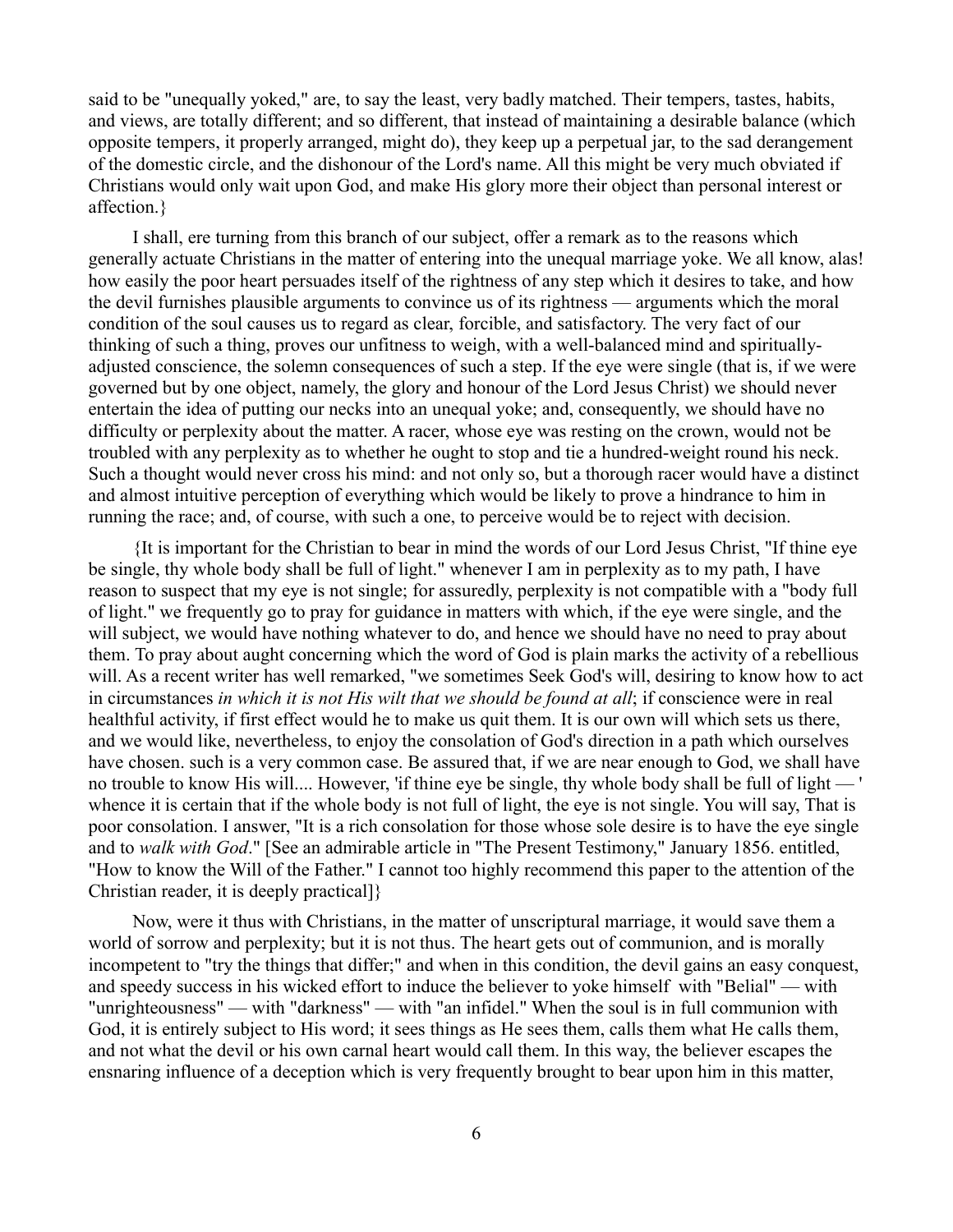namely, a false profession of religion on the part of the person whom he desires to marry. This is a very common case. It is easy to show symptoms of leaning towards the things of God; and the heart is treacherous and base enough to make a profession of religion in order to gain its end; and not only so, but the devil, who is "transformed into an angel of light," will lead to this false profession, in order thereby the more effectually to entrap the feet of a child of God. Thus it comes to pass that Christians, in this matter, suffer themselves to be satisfied, or at least profess themselves satisfied, with evidence of conversion, which, under any other circumstances, they would regard as utterly lame and flimsy.

But alas! experience soon opens the eyes to the *reality*. It is speedily discovered that the profession was all a vain show, that the *heart* is entirely in and of the world. Terrible discovery! Who can detail the bitter consequences of such a discovery — the anguish of heart — the bitter reproaches and cuttings of conscience — the shame and confusion — the loss of power and blessing — the forfeiture of spiritual peace and joy — the sacrifice of a life of usefulness? Who can describe all these things The man awakes from his delusive dream, and opens his eyes upon the tremendous reality, that he is yoked for life with "Belial!" Yes, this is what the Spirit calls it. It is not an inference, or a deduction arrived at by a process of reasoning; but a plain and positive statement of Holy Scripture, that thus the matter stands in reference to one who, from whatever motive, or under the influence of whatever reasons, or deceived by whatever false pretences, has entered into an unequal marriage-yoke.

Oh, my beloved Christian reader, if you are in danger of entering into such a yoke, let me earnestly, solemnly, and affectionately entreat of you to pause first, and weigh the matter in the balances of the sanctuary, ere you move forward a single hair's breadth on such a fatal path You may rest assured that you will no sooner have taken the step, than your heart will be assailed by hopeless regrets, and your life embittered by unnumbered sorrows. LET NOTHING INDUCE YOU TO YOKE YOURSELF WITH AN UNBELIEVER. Are your affections engaged? Then, remember, they cannot be the affections of your new man; they are, be assured of it, those of the old or carnal nature, which you are called upon to mortify and set aside. Wherefore you should cry to God for spiritual power to rise above the influence of such affections; yea, to sacrifice them to Him. Again, are your interests concerned? Then remember that they are only *your* interests; and if they are promoted, Christ's interests are sacrificed by your yoking yourself with "Belial." Furthermore, they are only your temporal, and not your eternal interests. In point of fact, the interests of the believer and those of Christ ought to be identical; and it is plain that His interests, His honour, His truth, His glory, must inevitably be sacrificed, if a member of His body is linked with "Belial." This is the true way to look at the question. What are a few hundreds, or a few thousands, to an heir of heaven? "God is able to give thee much more than this." Are you going to sacrifice the truth of God, as well as your own spiritual peace, prosperity, and happiness, for a paltry trifle of gold, which must perish in the using of it? Ah! no. God forbid! Flee from it, as a bird from the snare, which it sees and knows. Stretch out the hand of genuine, well-braced whole-hearted discipleship, and take the knife and slay your affections and your interests on the altar of God and then, even though there should not be an audible voice from heaven to approve your act, you will have the invaluable testimony of an approving conscience and an ungrieved Spirit an ample reward, surely, for the most costly sacrifice which you can make. May the Spirit of God give power to resist Satan's temptations!

It is hardly needful to remark, here, that in cases where conversion takes place after marriage, the complexion of the matter is very materially altered. There will then be no smitings of conscience, for example; and the whole thing is modified in a variety of particulars. Still there will be difficulty, trial, and sorrow unquestionably. The only thing is that one can, far more happily, bring the trial and sorrow into the Lord's presence, when he has not deliberately and wilfully plunged himself thereinto; and,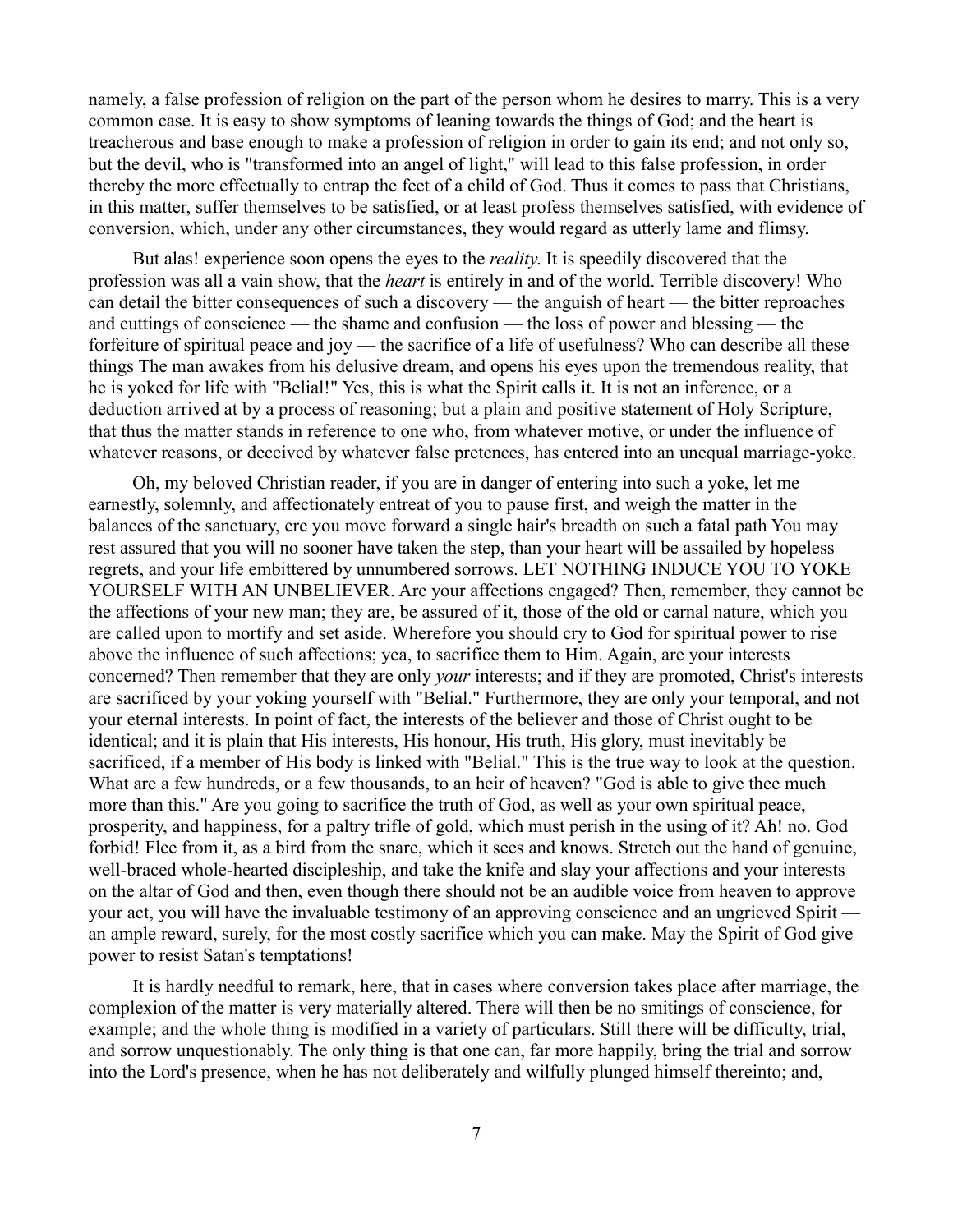blessed be God, we know how ready He is to forgive, restore, and cleanse from all unrighteousness, the soul that makes full confession of its error and failure. This may comfort the heart of one who has been brought to the Lord after marriage. Moreover, to such an one the Spirit of God has given specific direction and blessed encouragement in the following passage: "If any brother have an unbelieving wife, and she think proper to dwell with him, let him not put her away: and if any woman have an unbelieving husband, and he think proper to dwell with her, let her not put him away (for the unbelieving husband is sanctified by the wife, and the unbelieving wife is sanctified by the husband, else were your children unclean, but now are they holy) for what knowest thou, O wife, if thou shalt save thy husband? Or what knowest thou, O husband, if thou shalt save thy wife?" ( 1 Cor. 7: 12-16.)

2. We shall now consider "the unequal yoke,' in its commercial phase, as seen in cases of partnership in business. This, though not so serious an aspect of the yoke as that which we have just been considering, will, nevertheless, be found a very positive barrier to the believer's testimony. When a Christian yokes himself, for business purposes, with an unbeliever — whether that unbeliever be a relative or not — or when he becomes a member of a worldly firm, he virtually surrenders his individual responsibility. Henceforth the acts of the firm become his acts, and it is perfectly out of the question to think of getting a worldly firm to act on heavenly principles. They would laugh at such a notion, inasmuch as it would be an effectual barrier to the success of their commercial schemes. They will feel perfectly free to adopt a number of expedients in carrying on their business, which would be quite opposed to the spirit and principles of the kingdom in which he is, and of the Church of which he forms a part. Thus he will find himself constantly in a most trying position. He may use his influence to christianise the mode of conducting affairs; but they will compel him to do business as others do, and he has no remedy save to mourn in secret over his anomalous and difficult position, or else to go out at great pecuniary loss to himself and his family. Where the eye is single, there will be no hesitation as to which of these alternatives to adopt; but, alas! the very fact of getting into such a position proves the lack of a single eye; and the fact of being in it argues the lack of spiritual capacity to appreciate the value and power of the divine principles which would infallibly bring a man out of it. A man whose eye was single could not possibly yoke himself with an unbeliever for the purpose of making money Such an one could only set, as au object before his mind, the direct glory of Christ; and this object could never be gained by a positive transgression of divine principle.

This makes it very simple. If it does not glorify Christ for a Christian to become a partner in a worldly firm, it must, without doubt, further the designs of the devil. There is no middle ground; but that it does not glorify Christ is manifest, for His word says, "Be not unequally yoked together with unbelievers." Such is the principle, which cannot be infringed without damage to the testimony, and forfeiture of spiritual blessing. True, the conscience of a Christian, who transgresses in this matter, may seek relief in various ways — may have recourse to various subterfuges — may set forth various arguments to persuade itself that all is right. It will be said that, "We can be very devoted and very spiritual, so far as we are personally concerned, even though we are yoked, for business purposes, with an unbeliever." This will be found fallacious when brought to the test of the actual practice. A servant of Christ will find himself hampered in a hundred ways by his worldly partnership. If in matters of service to Christ he is not met with open hostility, he will have to encounter the enemy's secret and constant effort to damp his ardour, and throw cold water on all his schemes. He will be laughed at and despised — he will be continually reminded of the effect which his enthusiasm and fanaticism will produce in reference to the business prospects of the firm. If he uses his time, his talents, or his pecuniary resources, in what he believes to be the Lord's service, he will be pronounced a fool or a madman, and reminded that the true, the proper way for a commercial man to serve the Lord is to "attend to business, and nothing but business;" and that it is the exclusive business of clergymen and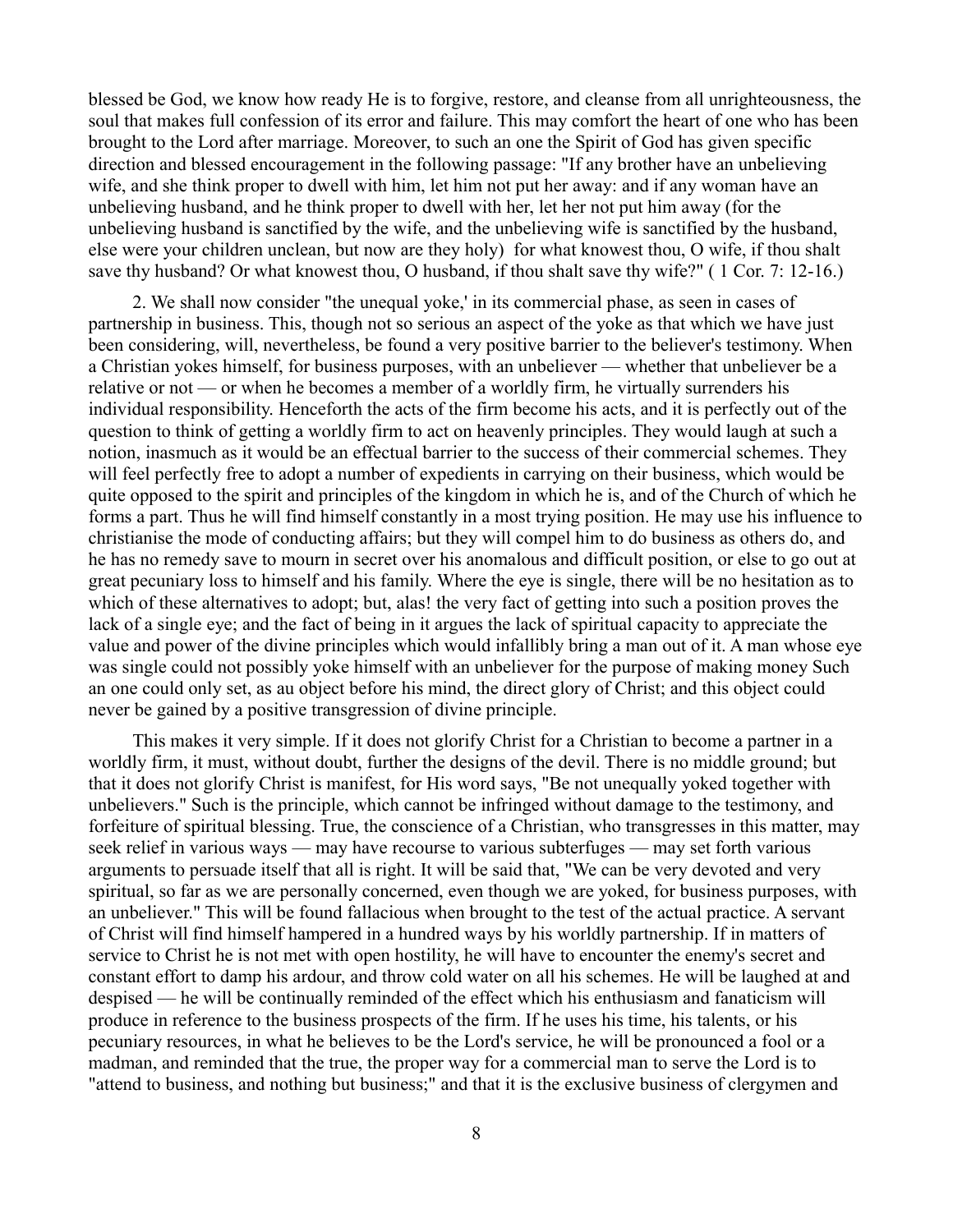ministers to attend to religious matters, inasmuch as they are set apart and paid for so doing.

Now, although the Christian's renewed mind may be thoroughly convinced of the fallacy of all this reasoning — although he may see that this worldly wisdom is but a flimsy, threadbare cloak, thrown over the heart's covetous practices — yet who can tell how far the heart may be influenced by such things? We get weary of constant resistance. The current becomes too strong for us, and we gradually yield ourselves to its action, and are carried along on its surface. Conscience may have some death-struggles; but the spiritual energies are paralysed, and the sensibilities of the new nature are blunted, so that there is no response to the cries of conscience, and no effectual effort to withstand the enemy; the worldliness of the Christian's heart leagues itself with the opposing influences from without — the outworks are stormed, and the citadel of the soul's affections vigorously assaulted; and, finally, the man settles down in thorough worldliness, exemplifying, in his own person, the prophet's touching lament, "Her Nazarites *were* purer than snow, they *were* whiter than milk, they *were* more ruddy in body than rubies, their polishing *was* of sapphire: their visage *is* blacker than a coal; they *are* not known in the streets; their skin cleaveth to their bones; it is withered, it is become like a stick." (Lam. 4: 7, 8) The man who was once known as a servant of Christ — a fellow-helper unto the kingdom of God — making use of his resources only to further the interests of the gospel of Christ, is now, alas, settled down upon his lees, only known as a plodding, keen, bargain-making man of business, of whom the apostle might well say, "Demas hath forsaken me, having loved this present age." (ton nun aiona)

But, perhaps, nothing so operates on the hearts of Christians, in inducing them to yoke themselves commercially with unbelievers, as the habit of seeking to maintain the two characters of a Christian and a man of business. This is a grievous snare. In point of fact there can be no such thing. A man must be either the one or the other. If I am a Christian, my Christianity must show itself, as a living reality, in that in which I am; and, if it cannot show itself there, I ought not to be there; for, if I continue in a sphere or position in which the life of Christ cannot be manifested, I shall speedily possess naught of Christianity but the name, without the reality — the outward form without the inward power — the shell without the kernel. I should be the servant of Christ, not merely on Sunday, but from Monday morning to Saturday night. I should not only be a servant of Christ in the public assembly, but also in my place of business, whatever it may happen to be. But I cannot be a proper servant of Christ with my neck in the yoke with an unbeliever; for how could the servants of two hostile masters work in the same yoke? It is utterly impossible; as well might one attempt to link the sun's meridian beams with the profound darkness of midnight. It cannot be done; and I do, therefore, most solemnly appeal to my reader's conscience, in the presence of Almighty God, who shall judge the secrets of men's hearts by Jesus Christ, as to this important matter. I would say to him, if he is thinking of getting into partnership with an unbeliever, FLEE FROM IT! yes, flee from it, though it promises you the gain of thousands. You will plunge yourself into a mass of trouble and sorrow. You are going to "plough" with one whose feelings, instincts, and tendencies are diametrically opposed to your own. "An ox and an ass" are not so unlike, in every respect, as a believer and an unbeliever. How will you ever get on? He wants to make money — to profit himself — to get on in the world; you want (at least you ought to want) to grow in grace and holiness — to advance the interests of Christ and His gospel on the earth, and to push onward to the everlasting kingdom of the Lord Jesus Christ. His object is money; yours, I trust, is Christ: he lives for this world; you for the world to come: he is engrossed with the things of time; you with those of eternity. How, then, can you ever take common ground with him? Your principles, your motives, your objects, your hopes, are all opposed. How is it possible you can get on? How can you have aught in common Surely, all this needs only to be looked at with a single eye in order to be seen in its true light. It is impossible that any one whose eye is filled and whose heart is occupied with Christ, could ever yoke himself with a worldly partner, for any object whatsoever. Wherefore, my beloved Christian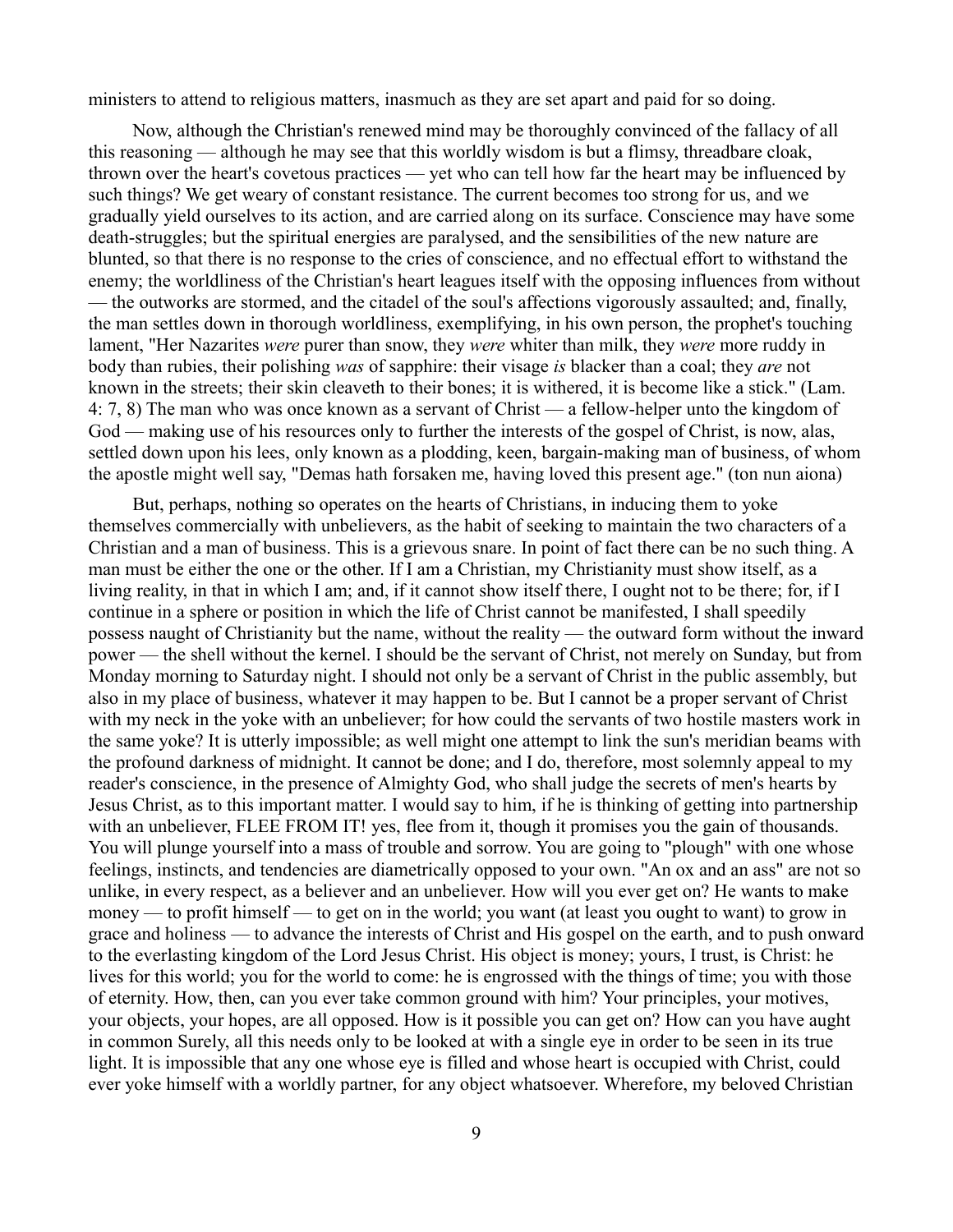reader, let me once more entreat you, ere you take such a tremendous step — a step fraught with such awful consequences — so pregnant with danger to your best interests, as well as to the testimony of Christ, with which you are honoured — to take the whole matter, with an honest heart, into the sanctuary of God, and weigh it in His sacred balance. Ask Him what He thinks of it, and hearken, with a subject will, and a well-adjusted conscience, to His reply. It is plain and powerful — yea, as plain and as powerful as though it fell from the open heavens — *Be not unequally yoked together with unbelievers.*

But, if, unhappily, my reader is already in the yoke, I would say to him, disentangle yourself as speedily as you can. I am much mistaken if you have not already found the yoke a burdensome one. To you, it were superfluous to detail the sad consequences of being in such a position; you, doubtless, know them all. It is needless to print them on paper, or paint them on canvas, to one who has entered into all their reality. My beloved brother in Christ, lose not a moment in seeking to throw off the yoke. This must be done before the Lord, on His principles, and by His grace. It is easier to get into a wrong position than to get out of it. A partnership of ten or twenty years' standing cannot be dissolved in a moment. It must be done calmly, humbly, and prayerfully, as in the sight of the Lord, and with entire reference to His glory. I may dishonour the Lord as much in my way of getting out of a wrong position, as by getting into it at the first. Hence, if find myself in partnership with an unbeliever, and my conscience tells me I am wrong, let me honestly and frankly state to my partner, that I can no longer go on with him; and having done that, my place is to use every exertion to wind up the affairs of the firm in an upright, a straightforward, and business-like manner, so as to give no possible occasion to the adversary to speak reproachfully, and that my good may not be evil spoken of We must avoid rashness, headiness, and high-mindedness, when apparently acting for the Lord, and in defence of His holy principles. If a man gets entangled in a net, or involved in a labyrinth, it is not by bold and violent plunging he will extricate himself. No; he must humble himself, confess his sins before the Lord, and then retrace his steps, in patient dependence upon that grace which can not only pardon him for being in a wrong position, but lead him forth into a right one.

Moreover, as in the case of the marriage yoke, the matter is very much modified by the fact of the partnership having been entered into previous to conversion. Not that this would, in the slightest degree, justify a continuance in it. By no means; but it does away with much of the sorrow of heart and defilement of conscience connected with such a position, and will also, very materially, affect the mode of escape therefrom. Besides, the Lord is glorified by, and He assured]y accepts, the moral bent of the heart and conscience in the right direction. If I judge myself for being wrong and that the moral bent of my heart and conscience is to get right, God will accept of that, and surely set me right. But if He sets me right, He will not suffer me to do violence to one truth while seeking to act in obedience to another. The same word that says, "Be not unequally yoked together with unbelievers," says also, "render, therefore, to all their dues" — "owe no man anything" — "provide things honest in the sight of all" — "walk honestly toward them that are without." If I have wronged God by getting into partnership with an unbeliever, I must not wrong man in my way of getting out of it. Profound subjection to the word of God, by the power of the Holy Ghost, will set all to rights, will lead us into straight paths, and enable us to avoid all dangerous extremes.

3. In glancing for a moment at the religious phase of the unequal yoke, I would assure my reader that it is, by no means, my desire to hurt the feelings of any one by canvassing the claims of the various denominations around me. Such is not my purpose. The subject of this paper is one of quite sufficient importance to prevent its being encumbered by the introduction of other matters. Moreover, it is too definite to warrant any such introduction. "The unequal yoke" is our theme, and to it we must confine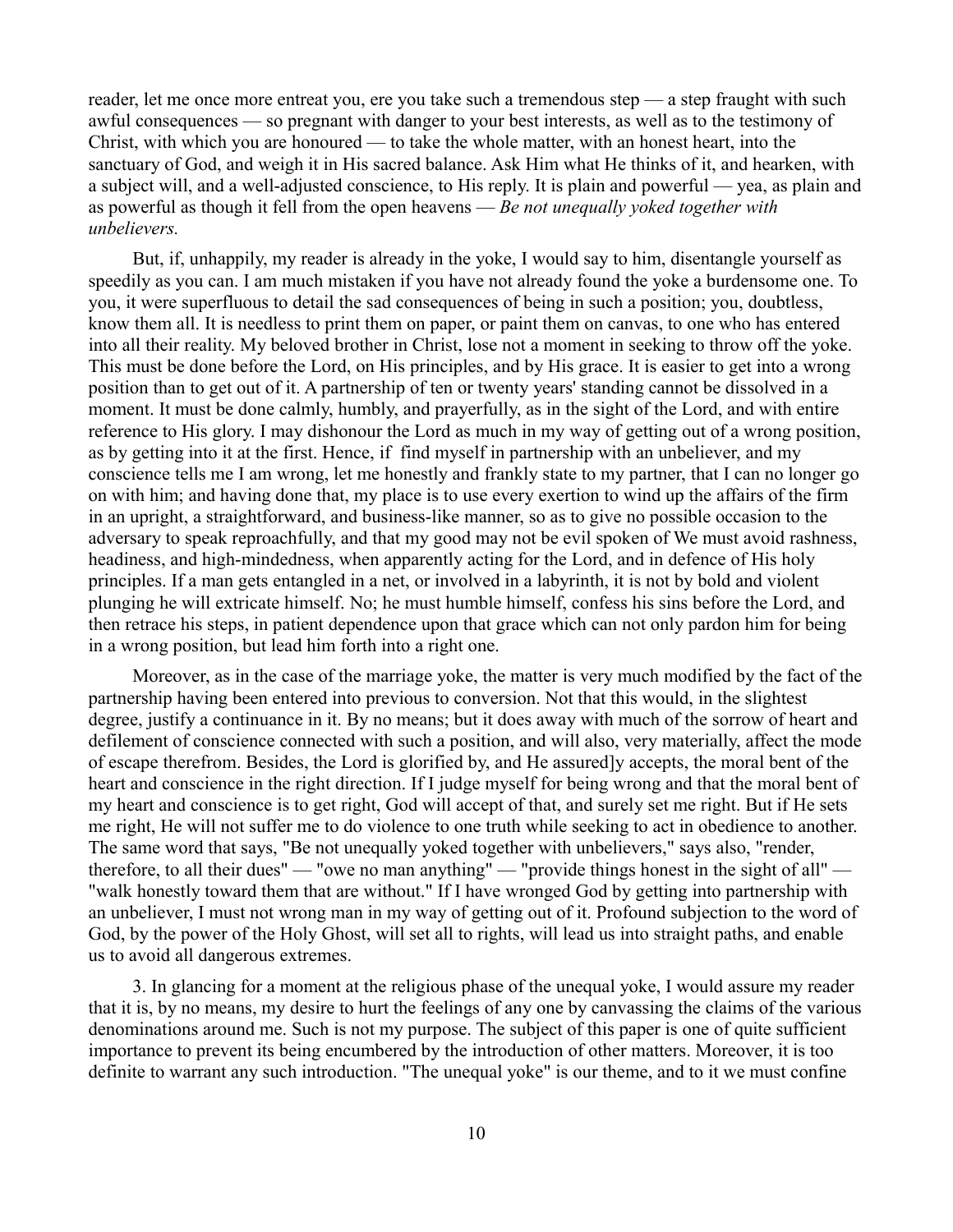our attention.

In looking through scripture we find almost numberless passages setting forth the intense spirit of separation which ought ever to characterise the people of God. Whether we direct our attention to the Old Testament, in which we have God's relationship and dealings with His earthly people, Israel; or, to the New Testament, in which we have His relationship and dealings with His heavenly people, the Church; we find the same truth prominently set forth, namely, the entire separation of those who belong to God. Israel's position is thus stated in Balaam's parable, "Lo, the people shall *dwell alone*, and shall not be reckoned amongst the nations." Their place was outside the range of all the nations of the earth; and they were responsible to maintain that separation. Throughout the entire Pentateuch, they were instructed, warned, and admonished as to this; and, throughout the Psalms and the Prophets we have the record of their failure in the maintenance of this separation, which failure, as we know, has brought down upon them the heavy judgements of the hand of God. It would swell this little paper into a volume were I to attempt a quotation of all the passages in which this point is put forward. I take it for granted that my reader is sufficiently acquainted with his Bible, to render such quotation unnecessary. Should he not be so, however, a reference, in his Concordance, to the words "separate," "separated," and "separation," will suffice to lay before him at a glance the body of scripture evidence on this subject. The passage just quoted, from the Book of Numbers, is the expression of God's thoughts about His people Israel: "The people shall dwell ALONE."

The same is true, only upon a much higher ground in reference to God's heavenly people, the Church — the body of Christ — composed of all true believers. They, too, are a separated people.

We shall now proceed to examine the ground of this separation. There is a great difference between being separate on the ground of what *we* are, and of what *God* is. The former makes a man a *Pharisee*; the latter makes him a *saint*. If I say to a poor fellow sinner, "Stand by thyself, I am holier than thou," I am a detestable Pharisee and a hypocrite; but if God, in His infinite condescension and perfect grace, says to me, "I have brought you into relationship with Myself in the person of My Son Jesus Christ, therefore be holy and separate from all evil; come out from among them and be separate;" I am bound to obey, and my obedience is the practical manifestation of my character as a saint — a character which I have, not because of anything in myself, but simply because God has brought me near unto Himself through the precious blood of Christ.

It is well to be clear as to this. Pharisaism and divine sanctification are two very different things: and yet they are often confounded. Those who contend for the maintenance of that place of separation which belongs to the people of God, are constantly accused of setting themselves up above their fellow-men, and of laying claim to a higher degree of personal sanctity than is ordinarily possessed. This accusation arises from not attending to the distinction just referred to. When God calls upon men to be separate, it is on the ground of what He has done for them upon the cross, and where He has set them, in eternal association with Himself, in the person of Christ. But if I separate myself on the ground of what I am in myself, it is the most senseless and vapid assumption, which will sooner or later be made manifest. God commands His people to be holy on the ground of what He is: "Be ye holy, for I am holy." This is evidently a very different thing from "stand by thyself, I am holier than thou." If God brings people into association with himself, He has a right to prescribe what their moral character ought to be, and they are responsible to answer thereto. Thus we see that the most profound humility lies at the bottom of a saint's separation. There is nothing so calculated to put one in the dust as the understanding of the real nature of divine holiness. It is an utterly false humility which springs from looking at ourselves — yea, it is, in reality, based upon pride, which has never yet seen to the bottom of its own perfect worthlessness. Some imagine that they can reach the truest and deepest humility by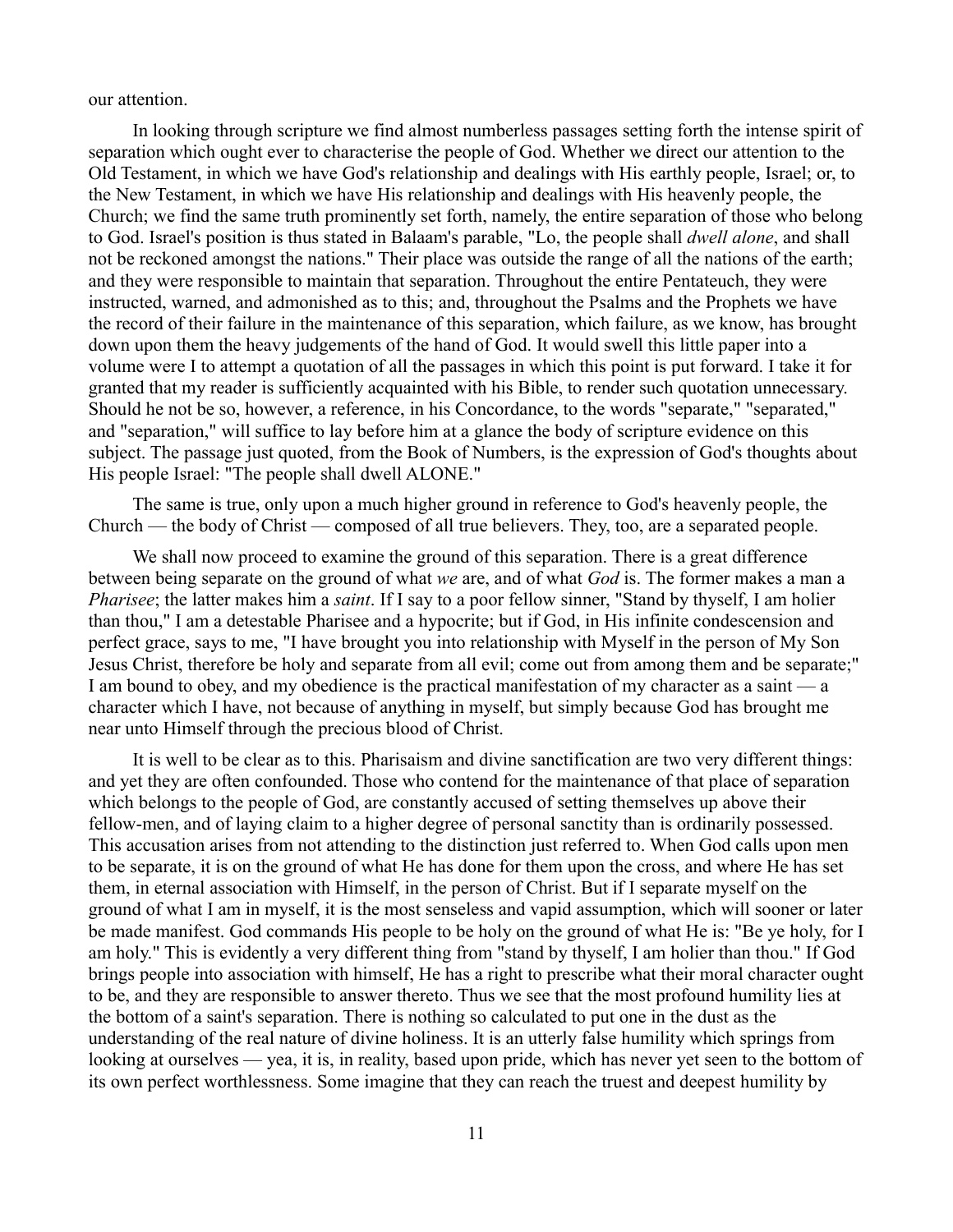looking at self, whereas it can only be reached by looking at Christ. "The more thy glories strike mine eye, the humbler I shall be." This is a just sentiment, founded upon divine principle. The soul that loses itself in the blaze of Christ's moral glory, is truly humble, and none other. No doubt, we have a right to be humble when we think of what poor creatures we are; but it only needs a moment's just reflection to see the fallacy of seeking to produce any practical result by looking at self. It is only when we find ourselves in the presence of infinite excellency, that we are really humble.

Hence, therefore, a child of God should refuse to be yoked with an unbeliever, whether for a domestic, a commercial, or a religious object, simply because God tells him to be separate, and not because of his own personal holiness. The carrying out of this principle, in matters of religion, will necessarily involve much trial and sorrow; it will be termed intolerance, bigotry, Narrow-mindedness, exclusiveness, and such like; but we cannot help all this. Provided we keep ourselves separate upon a right principle and in a right spirit, we may safely leave all results with God. No doubt, the remnant, in the days of Ezra, must have appeared excessively intolerant in refusing the co-operation of the surrounding people in building the house of God; but they acted upon divine principle in the refusal. "Now when the adversaries of Judah and Benjamin heard that the children of the captivity builded the temple unto the Lord God of Israel, then they came to Zerubbabel, and to the chief of the fathers, and said unto them, Let us build with you; for we seek your God as ye do; and we do sacrifice unto him, since the days of Esar-haddon, king of Assur, which brought us up hither." This might seem a very attractive proposal — a proposal evidencing a very decided leaning toward the God of Israel; yet the remnant refused, because the people, notwithstanding their fair profession, were, at heart, uncircumcised and hostile. "But Zerubbabel, and Jeshua, and the rest of the chief of the fathers of Israel, said unto them, Ye have nothing to do *with us* to build an house unto *our* God; but *we ourselves together will build unto the Lord God of Israel*." (Ezra 4: 1-3.) They would not yoke themselves with the uncircumcised — they would not "plough with an ox and ass" — they would not "sow their field with mingled seed" — they kept themselves separate, even though, by so doing, they exposed themselves to the charge of being a bigoted, narrow-minded, illiberal, uncharitable set of people.

So, also, in Nehemiah, we read, "And the seed of Israel *separated themselves* from all strangers, and stood and confessed their sins, and the iniquities of their fathers." (Neh. 9: 2.) This was not sectarianism, but positive obedience. Their separation was essential to their existence as a people. They could not have enjoyed the divine presence on any other ground. Thus it must ever be with God's people on the earth. They must be separate, or else they are not only useless, but mischievous. God cannot own or accompany them if they yoke themselves with unbelievers, upon any ground, or for any object whatsoever. The grand difficulty is to combine a spirit of intense separation with a spirit of grace, gentleness, and forbearance; or, as another has said, "to maintain a *narrow circle with a wide heart*." This is really a difficulty. As the strict and uncompromising maintenance of *truth* tends to narrow the circle around us, we shall need the expansive power of *grace* to keep the heart wide, and the affections warm. If we contend for *truth* otherwise than in *grace*, we shall only yield a one-sided and most unattractive testimony. And, on the other hand, if we try to exhibit grace at the expense of truth, it will prove, in the end, to be only the manifestation of a popular liberality at God's expense — a most worthless thing.

Then, as to the object for which real Christians usually yoke themselves with those who, even on their own confession, and in the judgment of charity itself, are not Christians at all, it will be found, in the end, that no really divine and heavenly object can be gained by an infringement of God's truth*. Per fas aut nefas* can never be a divine motto. The means are not sanctified by the end; but both means and end must be according to the principles of God's holy word, else all must eventuate in confusion and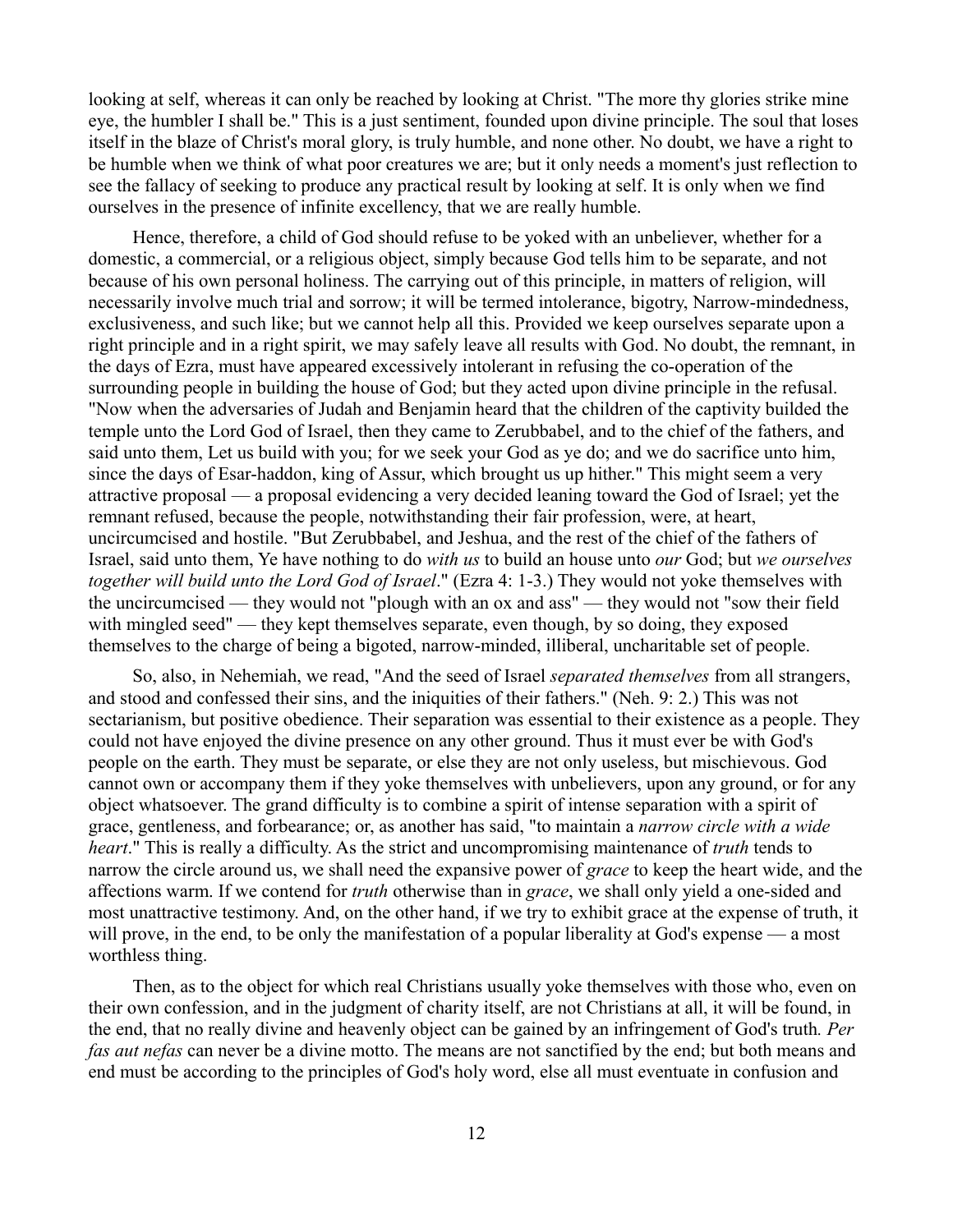dishonour. It might have appeared to Jehoshaphat a very worthy object, to recover Ramoth Gilead out of the hand of the enemy; and, moreover, he might have appeared a very liberal, gracious, popular, large-hearted man, when, in reply to Ahab's proposal, he said, "I am as thou art, and my people as thy people; *and we will be with thee in the war*." It is easy to be liberal and large-hearted at the expense of divine principle; but how did it end? Ahab was killed, and Jehoshaphat narrowly escaped with his life, having made total shipwreck of his testimony.

Thus we see that Jehoshaphat did not even gain the object for which he unequally yoked himself with an unbeliever; and even had he gained it, it would have been no justification of his course.\* Nothing can ever warrant a believer's yoking himself with an unbeliever; and, therefore, however fair, attractive, and plausible the Ramoth expedition might seem in the eye of man, it was, in the judgment of God, "helping the ungodly, and loving them that hate the Lord." (2 Chr. 19: 2.) The truth of God strips men and things of the false colours with which the spirit of expediency would deck them, and presents them in their proper light; and it is an unspeakable mercy to have the clear judgment of God about all that is going on around us: it imparts calmness to the spirit, and stability to the course and character, and saves one from that unhappy fluctuation of thought, feeling, and principle which so entirely unfits him for the place of a steady and consistent witness for Christ. We shall surely err, if we attempt to form our judgment by the thoughts and opinions of men; for they will always judge according to the outward appearances, and not according to the intrinsic character and principle of things. Provided men can gain what they conceive to be a right object, they care not about the mode of gaining it. But the true servant of Christ knows that he must do his Master's work upon his Master's principles and in his Master's spirit. It will not satisfy such an one to reach the most praiseworthy end, unless he can reach it by a divinely appointed road. The means and the end must both be divine. I admit it, for example, to be a most desirable end to circulate the scriptures — God's own pure, eternal word; but if *I could not* circulate them save by yoking myself with an unbeliever, I should refrain, inasmuch as I am not to do evil that good may come.

{\*The unequal yoke proved a terrible snare to the amiable heart of Jehoshaphat. He yoked himself with Ahab for a religious object and, notwithstanding the disastrous termination of this scheme, we find him yoking himself with Ahaziah for a commercial object, which likewise ended in loss and confusion; and, lastly, he yoked himself with Jehoram for a military object. Compare 2 Chr. 18; 2 Chr. 20: 32-37; 2 Kings 3.}

But, blessed be God, His servant can circulate His precious book without violating the precepts contained in that book. He can, upon his own individual responsibility, or in fellowship with those who are really on the Lord's side, scatter the precious seed everywhere, without leaguing himself with those whose whole course and conduct prove them to be of the world. The same may be said in reference to every object of a religious nature. It can and should be gained on God's principles, and only thus. It may be argued, in reply, that we are told not to judge — that we cannot read the heart — and that we are bound to hope that all who would engage in such good works as the translation of the Bible, the distribution of tracts, and the aiding of missionary labours, must be Christians; and that, therefore, it cannot be wrong to link ourselves with them. To all this I reply, that there is hardly a passage in the New Testament so misunderstood and misapplied as Matthew 7: 1: "Judge not, that ye be not judged." In the very same chapter we read, "Beware of false prophets by their fruits ye shall know them." Now, how are we to "beware," if we do not exercise judgment? Again, in 1 Corinthians 5 we read, "For what have I to do to judge them also that are without? do not ye judge them that are within But them that are without God judgeth. Therefore put away from among yourselves that wicked person." Here we are distinctly taught that those "within" come within the immediate range of the Church's judgment; and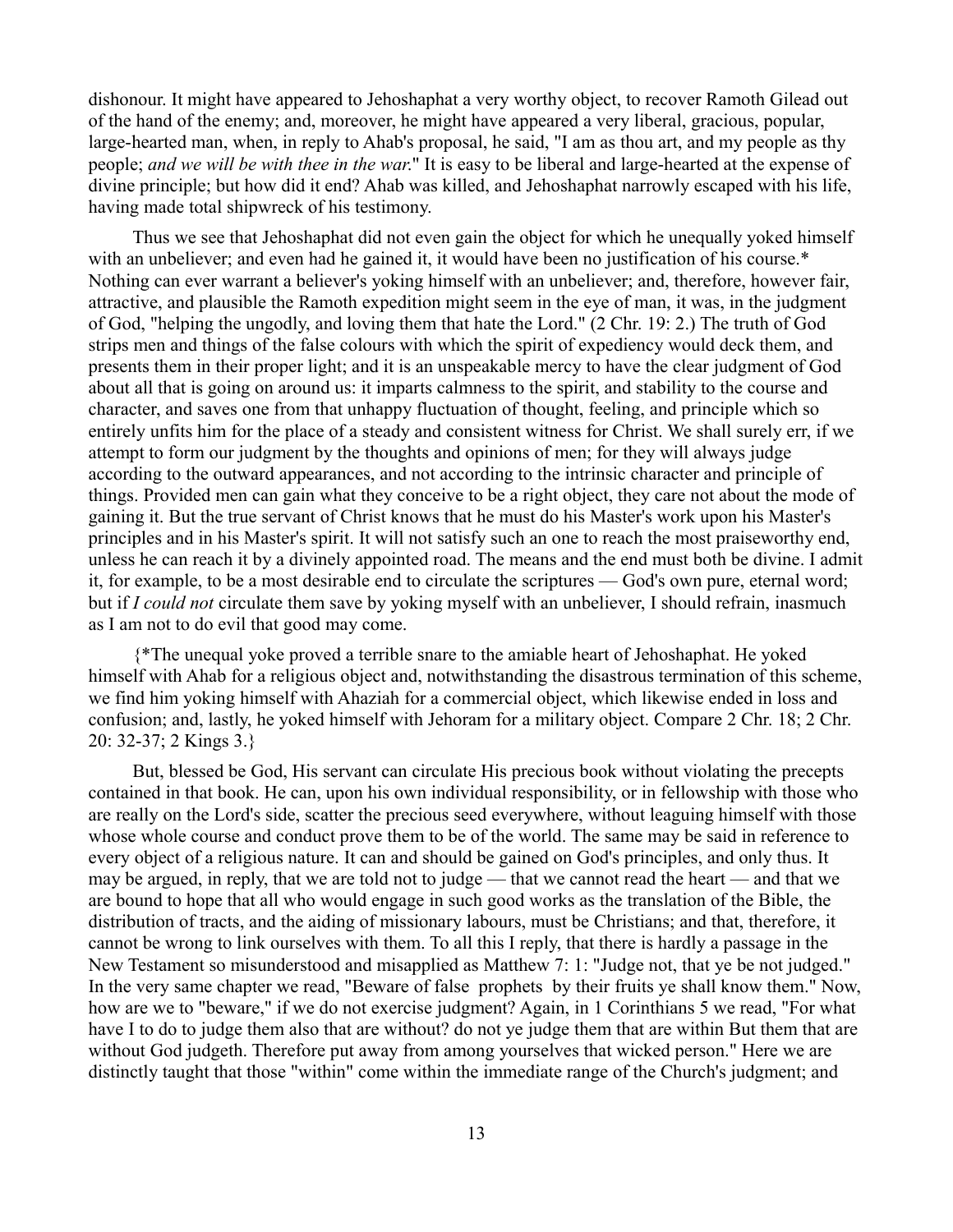yet, according to the common interpretation of Matthew 7: 1, we ought not to judge anybody; that interpretation, therefore, must needs be unsound. If people take, even in profession, the ground of being "within," we are commanded to judge them. "Do not ye judge them that are within?" As to those "without," we have naught to do with them, save to present the pure and perfect, the rich, illimitable, and unfathomable grace which shines, with unclouded effulgence, in the death and resurrection of the Son of God.

All this is plain enough. The people of God are told to exercise judgment as to all who profess to be "within;" they are told to "beware of false prophets;" they are commanded to "try the spirits:" and how can they do all this, if they are not to judge at all? What, then, does our Lord mean, when he says, "Judge not?" I believe He means just what St. Paul, by the Holy Ghost, says, when he commands us to "judge nothing before the time, until the Lord come, who both will bring to light the hidden things of darkness, and will make manifest the counsels of the heart: and then shall every man have praise of God." (1 Cor. 4: 5) We have nothing to do with judging motives; but we have to judge conduct and principles; that is to say, the conduct and principles of all who profess to be "within." And, in point of fact, the very persons who say, "We must not judge," do themselves constantly exercise judgment. There is no true Christian in whom the moral instincts of the divine nature do not virtually pronounce judgment as to character, conduct, and doctrine; and these are the very points which are placed within the believer's range of judgment.

All, therefore, that I would press upon the Christian reader is, that he should exercise judgment as to those with whom he yokes himself in matters of religion. If he is, at this moment, working in yoke or in harness with an unbeliever, he is positively violating the command of the Holy Ghost. He may be ignorantly doing so up to this; and if so, the Lord s grace is ready to pardon and restore; but if he persist in disobedience after having been warned, he cannot possibly expect God's blessing and presence with him, no matter how valuable or important the object which he may seek to attain. "To obey is better than sacrifice, and to hearken than the fat of rams."

4. We have only now to consider the philanthropic phase of the unequal yoke. Many will say, "I quite admit that we ought not to mingle ourselves with positive unbelievers in the worship or service of God; but, then, we can freely unite with such for the furtherance of objects of philanthropy — such, for instance, as feeding the hungry, clothing the naked, reclaiming the vicious, in providing asylums for the blind and Lunatic, hospitals and infirmaries for the sick and infirm, places of refuge for the homeless and houseless, the fatherless and the widow; and, in short, for the furtherance of everything that tends to promote the amelioration of our fellow-creatures, physically, morally, and intellectually."

This, at first sight, seems fair enough; for I may be asked, if I would not help a man, by the roadside, to get his cart out of the ditch? I reply, Certainly; but if I were asked to become a member of a mixed society for the purpose of getting carts out of ditches, I should refuse — not because of my superior sanctity, but because God's word says, "Be not unequally yoked together with unbelievers." This would be my answer, no matter what were the object proposed by a mixed society. The servant of Christ is commanded "to be ready to every good work" — "to do good unto all" — "to visit the fatherless and the widows in their affliction;" but then, it is as the servant of Christ, and not as the member of a society or a committee in which there may be infidels and atheists, and all sorts of wicked and godless men. Moreover, we must remember, that all God's philanthropy is connected with the cross of the Lord Jesus Christ. That is the channel through which God will bless — that the mighty lever by which He will elevate man, physically, morally, and intellectually. "After that the kindness and philanthropy (*philanthropia*) of God our Saviour toward man appeared, not by works of righteousness which we have done, but according to his mercy he saved us, by the washing of regeneration, and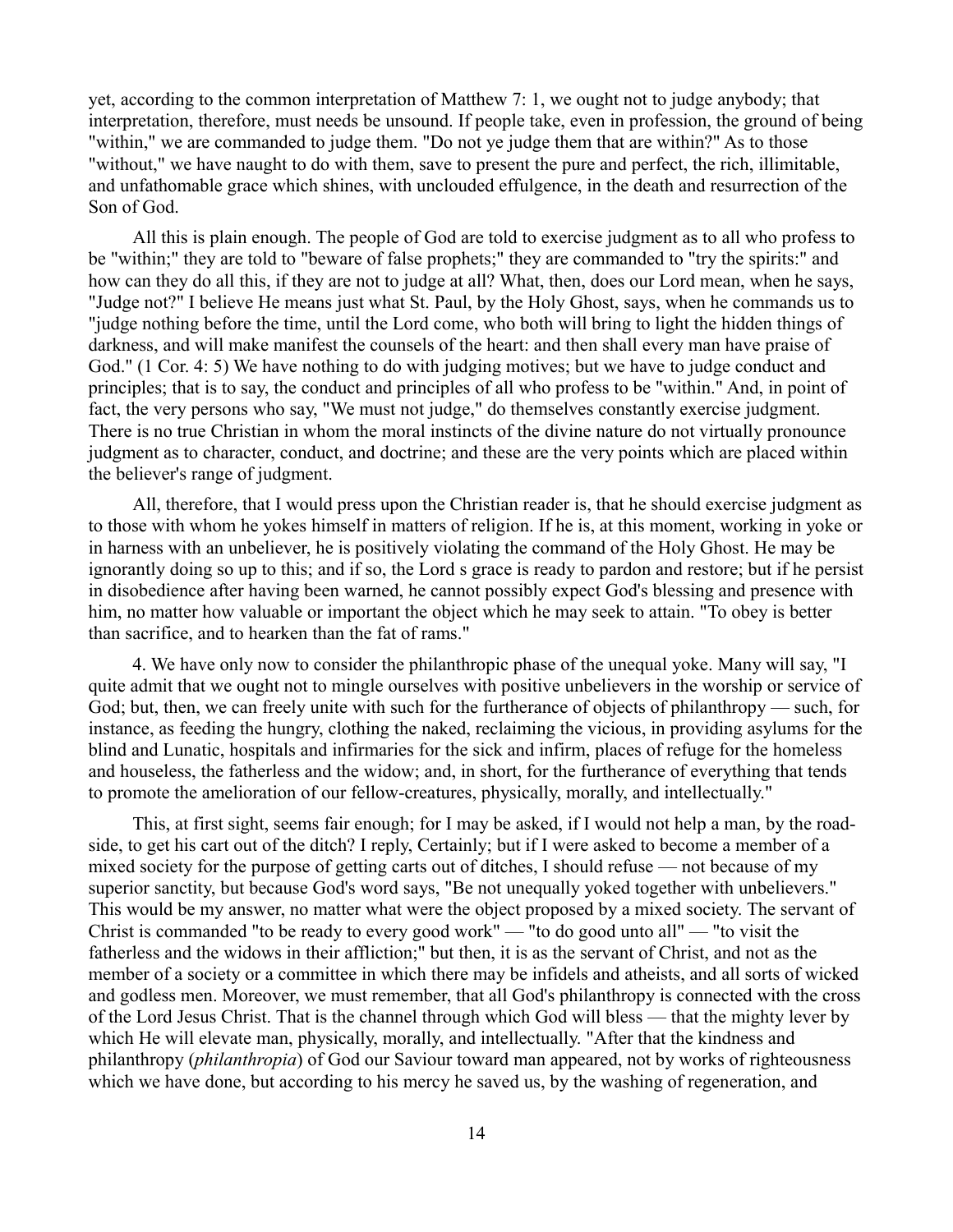renewing of the Holy Ghost; which he shed on us abundantly through Jesus Christ our Saviour." (Titus 3: 4-6) This is God's philanthropy. This is His mode of ameliorating man's condition. With all who understand its worth the Christian can readily yoke himself, but with none other.

The men of the world know naught of this, care not for it. They may seek reformation, but it is reformation without Christ. They may promote amelioration, but it is amelioration without the cross. They wish to advance, but Jesus is neither the starting-post nor the goal of their course. How, then, can the Christian yoke himself with them? They want to work without Christ, the very One to whom he owes everything. Can he be satisfied to work with them? Can he have an object in common with them? If men come to me and say, "We want your co-operation in feeding the hungry, in clothing the naked, in founding hospitals and lunatic asylums, in feeding and educating orphans, in improving the physical condition of our fellow mortals; but you must remember that a leading rule of the society, the board, or the committee, formed for such objects, is, that the name of Christ is not to be introduced, as it would only lead to controversy. Our objects being not at all religious, but undividedly philanthropic, the subject of religion must be studiously excluded from all our public meetings. We are met as men, for a benevolent purpose, and therefore Infidels, Atheists, Socinians, Arians, Romanists, and all sorts, can happily yoke themselves to move onward the glorious machine of philanthropy." What should be my answer to such an application? The fact is, words would fail one, who really loved the Lord Jesus, in attempting to reply to an appeal so monstrous. What! benefit mortals by the exclusion of Christ? God forbid! If I cannot gain the objects of pure philanthropy without setting aside that blessed One who lived and died, and lives eternally for me, then away with your philanthropy, for it, assuredly, is not God's, but Satan's. If it were God's, the word is, "He shed it on us abundantly THROUGH Jesus Christ," the very One whom your rule leaves entirely out. Hence your rule must be the direct dictation of Satan, the enemy of Christ. Satan would always like to leave out the Son of God; and when he can get men to do the same, he will allow them to be benevolent, charitable, and philanthropic.

But, in good truth, such benevolence and philanthropy ought to be termed malevolence and misanthropy, for how can you more effectually exhibit ill-will and hatred toward men, than by leaving out THE ONLY ONE who can really bless them, for time or for eternity. But what must be the moral condition of a heart, in reference to Christ, who could take his seat at a board, or on a platform, on the condition that that name must not be introduced? It must be cold indeed; yea, it ,proves that the plans and operations of unconverted men are of sufficient importance, in his judgment, to lead him to throw his Master overboard, for the purpose of carrying them out. Let us not mistake matters. This is the true aspect in which to view the world's philanthropy. The men of this world can "sell ointment for three hundred pence, and give to the poor;" while they pronounce it *waste* to pour that ointment on the head of Christ. Will the Christian consent to this? Will he yoke himself with such? Will he seek to improve the world without Christ? Will he join with men to deck and garnish a scene which is stained with his Master's blood? Peter could say, "Silver and gold have I none; but such as I have give I thee: in the name of Jesus Christ of Nazareth, rise up and walk." Peter would heal a cripple by the power of the name of Jesus; but what would he have said, if asked to join a committee or society to alleviate cripples, on the condition of leaving that name out altogether? It requires no great stretch of imagination to conceive; his answer. His whole soul would recoil from such a thought. He only healed the cripple for the purpose of exalting the name of Jesus, and setting forth its worth, its excellency, and its glory, in the view of men; but the very reverse is the object of the world's philanthropy; inasmuch as it sets aside His blessed name entirely, and banishes Him from its boards, its committees, and its platforms.

May we not, therefore, well say, "Shame on the Christian who is found in a place from which his